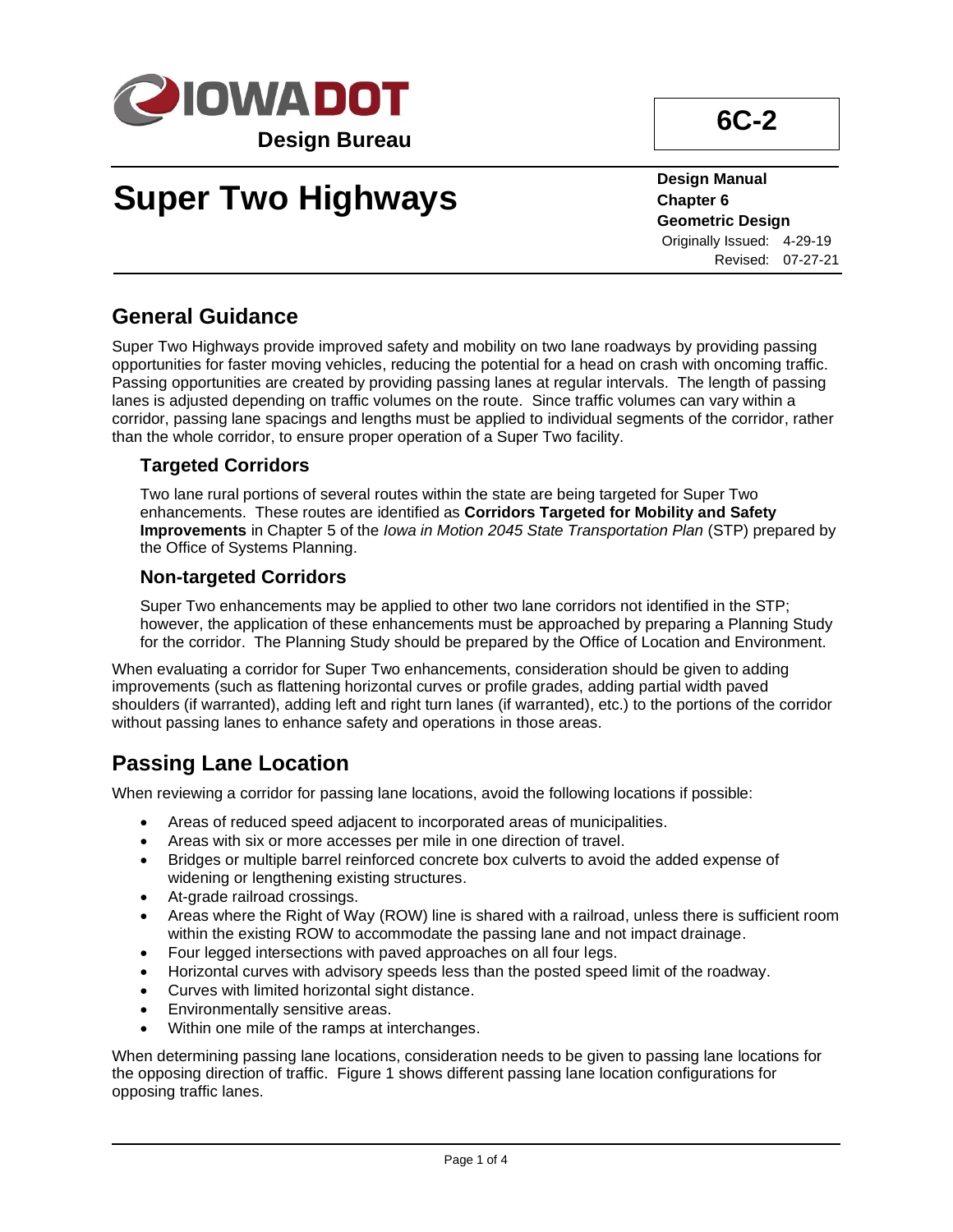

side-by-side passing lane

**Figure 1:** Passing lane location configurations for opposing traffic lanes.

Configuration A is intended to be used where a passing opportunity is only needed in one location. Configurations B and C are the preferred pattern for the locations of the passing lanes. If adjustments for the passing lane locations are necessary, configurations D (tail to tail) and E (head to head) may be used. Of the two, Configuration D is preferred over Configuration E. Configurations F and G are typically the result of the passing lanes functioning as a combination passing/climbing lane or in areas where other constraints prevent offsetting the passing lanes. The use of Configuration H gives the appearance that the roadway in the area of the passing lane is a four lane undivided section, so it should only be used when constraints on the project prevent offsetting the passing lanes as shown on the other configurations.

In areas where hilly terrain exists, passing lanes should be placed on ascending grades to allow the passing lane to function as a combination passing lane/climbing lane.

## **Passing Lane Design**

#### **Typical Section**

Passing lanes should consist of a 12 foot wide preferred, or 11 foot wide acceptable, lane and a 6 foot wide preferred, 4 foot wide acceptable, shoulder. Because the majority of the traffic will be in the outside lane, and only passing traffic will be in the inside lane, the shoulder should be a combination paved/granular shoulder or full width paved shoulder. A granular shoulder should not be considered for passing lanes. Refer to the Rural Two-Lane Highways criteria in Section [1C-1](01c-01.pdf) for additional information for the non-passing lane portion lane portion of the Super Two highway.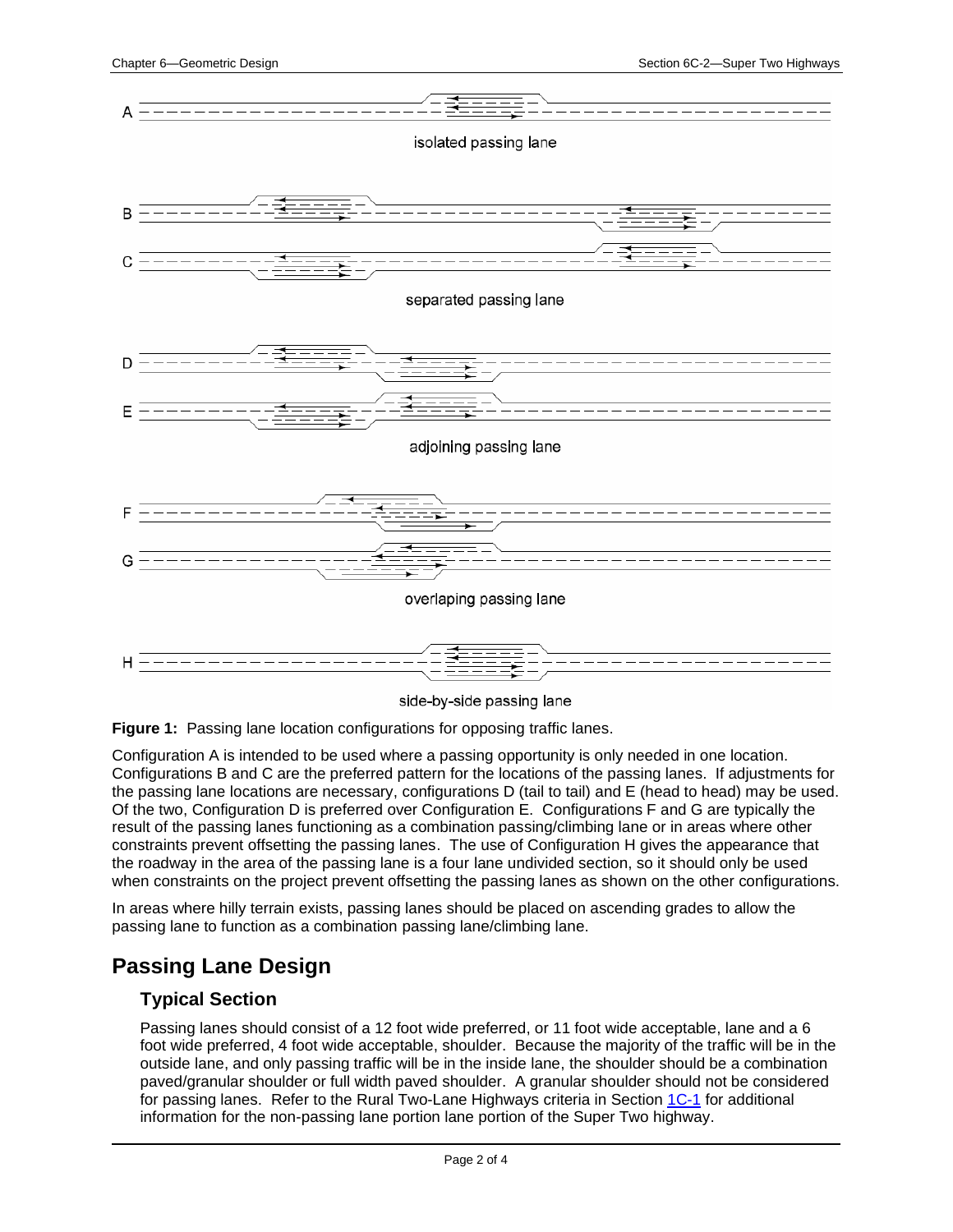## **Passing Lane Spacing**

Preferred spacing between passing lanes is 4 to 5 miles. This spacing is based on the desire to provide passing opportunities with uniform spacing between each passing opportunity in one direction. The length between passing lanes may adjusted up to 0.50 miles to avoid items in the list of features to avoid, or to avoid impacts to other features in the corridor (utilities, accesses, etc.). The absolute minimum distance between passing lanes is 3.5 miles.

## **Passing Lane Lengths**

As Figure 2 shows, passing lanes are introduced using a diverge taper and are dropped using a merge taper. Figure 2 also shows reference locations for the distance between passing lanes.



**Figure 2:** Passing lane components.

The diverge taper should be developed using a 15:1 taper rate. The length of the merge taper depends on the design speed of the roadway and should be based on the length of taper and taper rates for dropping lanes found in Section [6C-1.](06c-01.pdf)

The length of the passing lane is based on the Average Annual Daily Traffic (AADT) or the Vehicles Per Hour (VPH) volumes for the roadway and are shown in Table 1.

| <b>AADT</b> | <b>VPH</b> | length min.<br>(miles) | length max.<br>(miles) |
|-------------|------------|------------------------|------------------------|
| 1000        | 100        | 0.50                   | 0.50                   |
| 2000        | 200        | 0.50                   | 0.60                   |
| 3000        | 300        | 0.60                   | 0.80                   |
| 4000        | 400        | 0.80                   | 1.50                   |
| 5000        | 500        | 1.00                   | 1.75                   |

| Table 1: Passing Lane Lengths*. |  |
|---------------------------------|--|

\* The lengths in this table do not include the length of the diverge taper or the merge taper.

When a passing lane will also function as a climbing lane, the lengths shown in Table 1 should be extended to aid trucks in climbing the grade.

### **Intersections and Turn Lanes Within the Passing Lane**

#### **Paved Intersections**

Avoid placing passing lanes in areas with a paved intersection. If it cannot be avoided, an offset right turn lane should be provided in addition to the passing lane. This is to prevent turning traffic from shadowing traffic in the through/passing lanes, thus impacting the intersection sight distance for vehicles on the side road. A left turn lane providing storage length, and preferably a length for deceleration, should also be provided in the area of the passing lane to avoid impacting passing maneuvers in the through lane. The development of the additional width for the left turn lane should be accomplished using the guidance in Section  $6C-1$ . If a passing lane is only provided in one direction of travel at the intersection, the turn lane warrants in Section [6A-1](06a-01.pdf) should be used to determine if turn lanes should be provided in the direction of travel without the passing lane.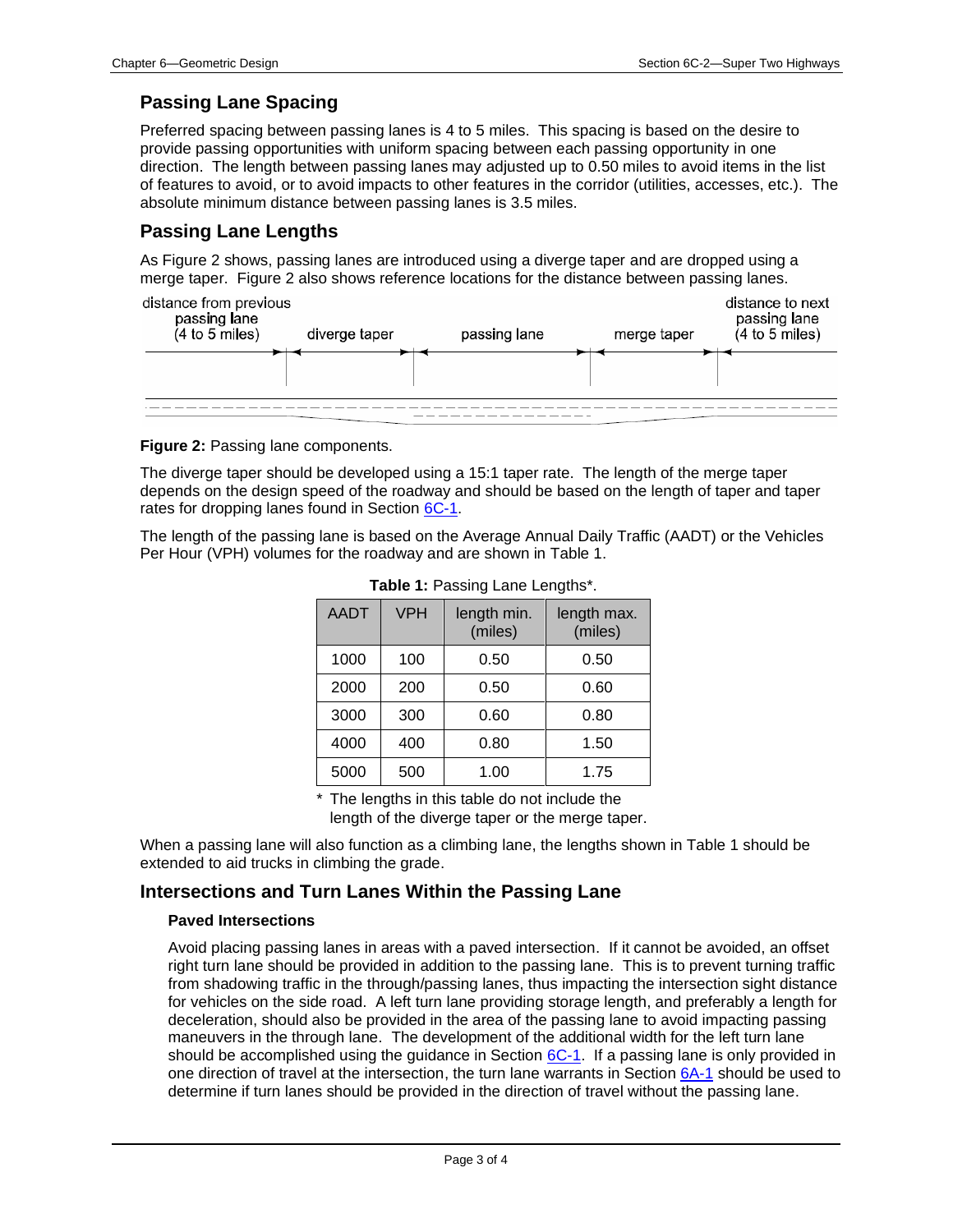#### **Unpaved Intersections**

It is acceptable to place passing lanes through unpaved intersections, and in some instances will be necessary due to the passing lane length.

#### **Signs and Pavement Markings**

Standard Road Plan **PM-222** shows layouts for the necessary signing and pavement markings for passing lanes and intersections with passing lanes.